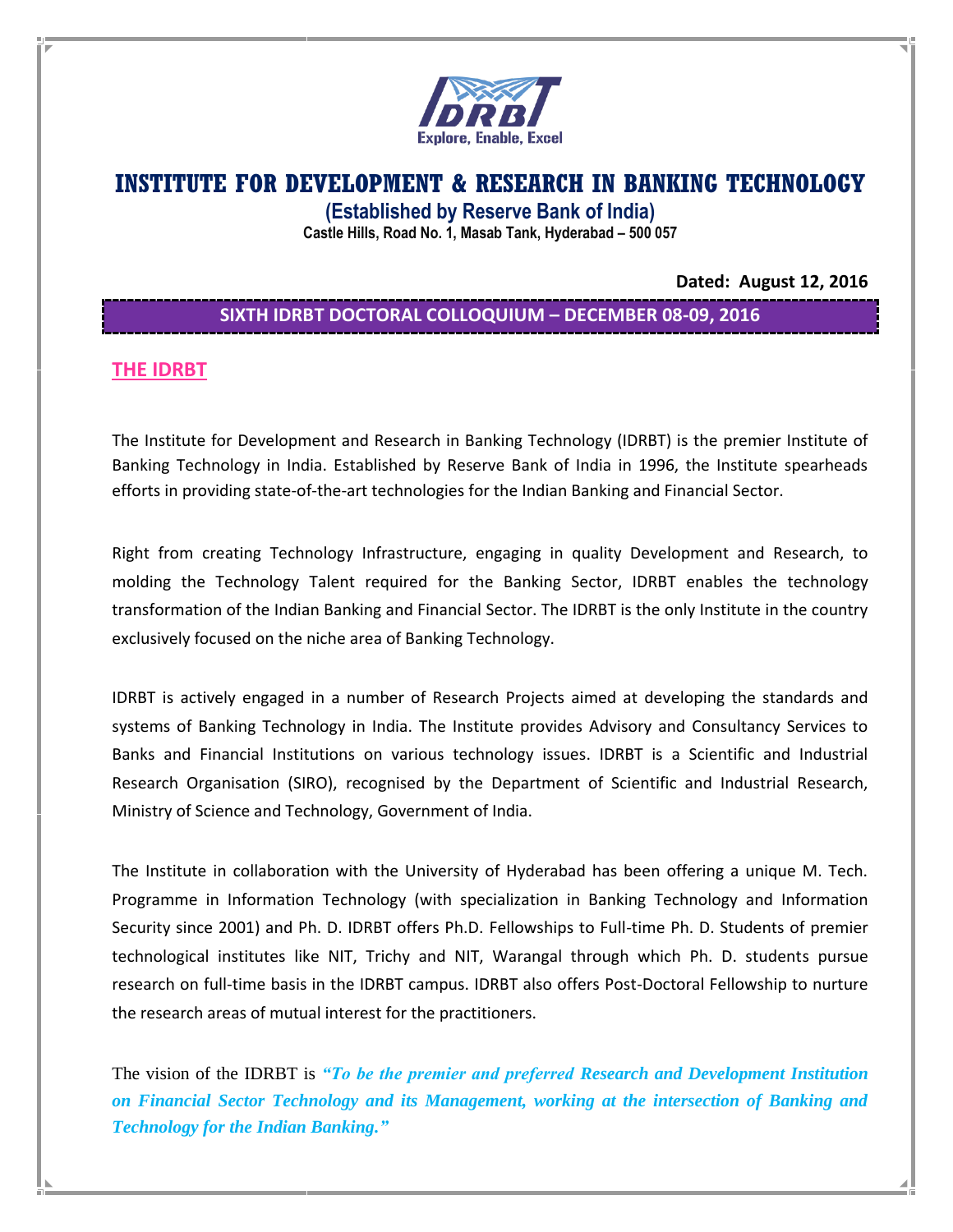## **SIXTH IDC**

With the objectives of networking technology researchers, sharing knowledge and learning from each other and exploring emerging areas of research in various areas of technology, the Institute announces the **Sixth IDRBT Doctoral Colloquium**. The Colloquium will be held on **December 8-9, 2016** at the Institute for Development and Research in Banking Technology campus in Hyderabad, India.

Apart from sessions wherein students pursuing Ph.D. share their research and get feedback from the academic community, the colloquium would feature workshops and panel discussions on emerging issues in technology research, with the aim of enriching the next generation of technocrats.

The Colloquium involves extensive participation of faculty members and technical experts from IDRBT as well as from other top technical institutes, banks, financial institutions, and industry as reviewers, presenters and members of Jury. The Doctoral Colloquium is a significant effort towards bringing together the best and latest in technology research related to Banking.

### **CALL FOR PAPERS**

This Colloquium provides an opportunity for passionate researchers pursuing their full-time Ph. D. to present and discuss their research ideas, problems, build a strong network and get invaluable feedback.

The colloquium focuses on the following areas of Computer Science and Engineering with an application to Banking and Financial Sector, but not limited to:

- Social Network Analysis Applied to Banking
- Networking and Distributed Systems
- Cloud Computing and Virtualization
- Mobile Technologies (Communications, Energy Efficiency, etc.)
- Mobile based Payment Systems
- Information Security & Privacy
- Cyber Security & Fraud Detection
- Biometrics, Image Processing
- Mobile Security, Privacy and Trust
- Block-Chain Technology, Emerging Applications & Challenges in FinTech
- Application of Technology in Banking and Financial Sector
- Web Applications for Electronic Commerce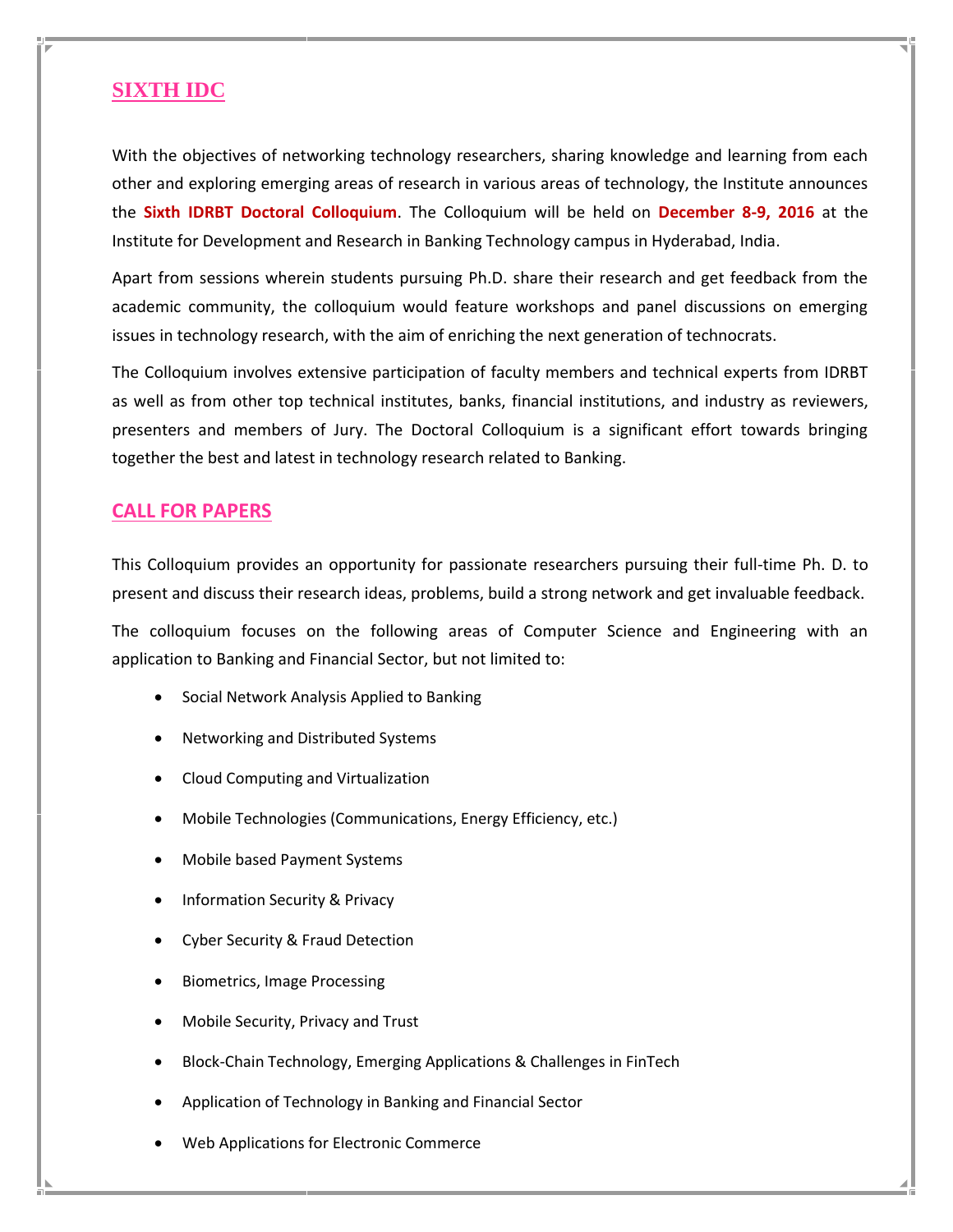- Database Systems, Data Mining & Data Warehousing
- Big Data Analytics, CRM
- Financial Inclusion Technologies
- Open Source Technologies
- Other Closely Related Areas.

The copyright of the work presented in the colloquium shall rest with the author. However, the Institute would publish the title and abstract of the work presented in the Institute's newsletters/reports.

#### **ELIGIBILITY**

All Research Scholars who are currently enrolled for their full-time Ph. D. in any discipline directly related to the above-mentioned areas and have **completed a minimum of two years of research after enrolling for full-time Ph. D.** are eligible to participate in the Colloquium.

#### **SUBMISSION GUIDELINES**

Submitted papers should give a clear description of the Ph. D. work being conducted by the author of the paper. In particular, papers must:

- Provide a clear problem statement, outlining the research challenges that drive the proposed work
- Describe the proposed solution with research methodology, its expected impact, and preliminary results
- Discuss the progress beyond the state-of-the-art of the envisioned research
- Research outcomes in comparison with current literature and approaches (cite key papers).

Each paper must be formatted and at the most be six pages in length (strictly enforced) including references and annexures if any, written in Times New Roman, 12 points with a single line spacing and a margin of 2.5 cm. Submissions must be single-author (with institutional affiliation and year of enrolment), and the name of the supervisor(s) must be clearly marked. Submissions in PDF format with the said formatting guidelines should be submitted through **[EasyChair Submission System](https://easychair.org/conferences/?conf=idc20160)** latest by **September 30, 2016**. Please attach a scanned copy of your Institutional Identity Card and mail us to **[idc2016@idrbt.ac.in](mailto:idc2016@idrbt.ac.in)**.